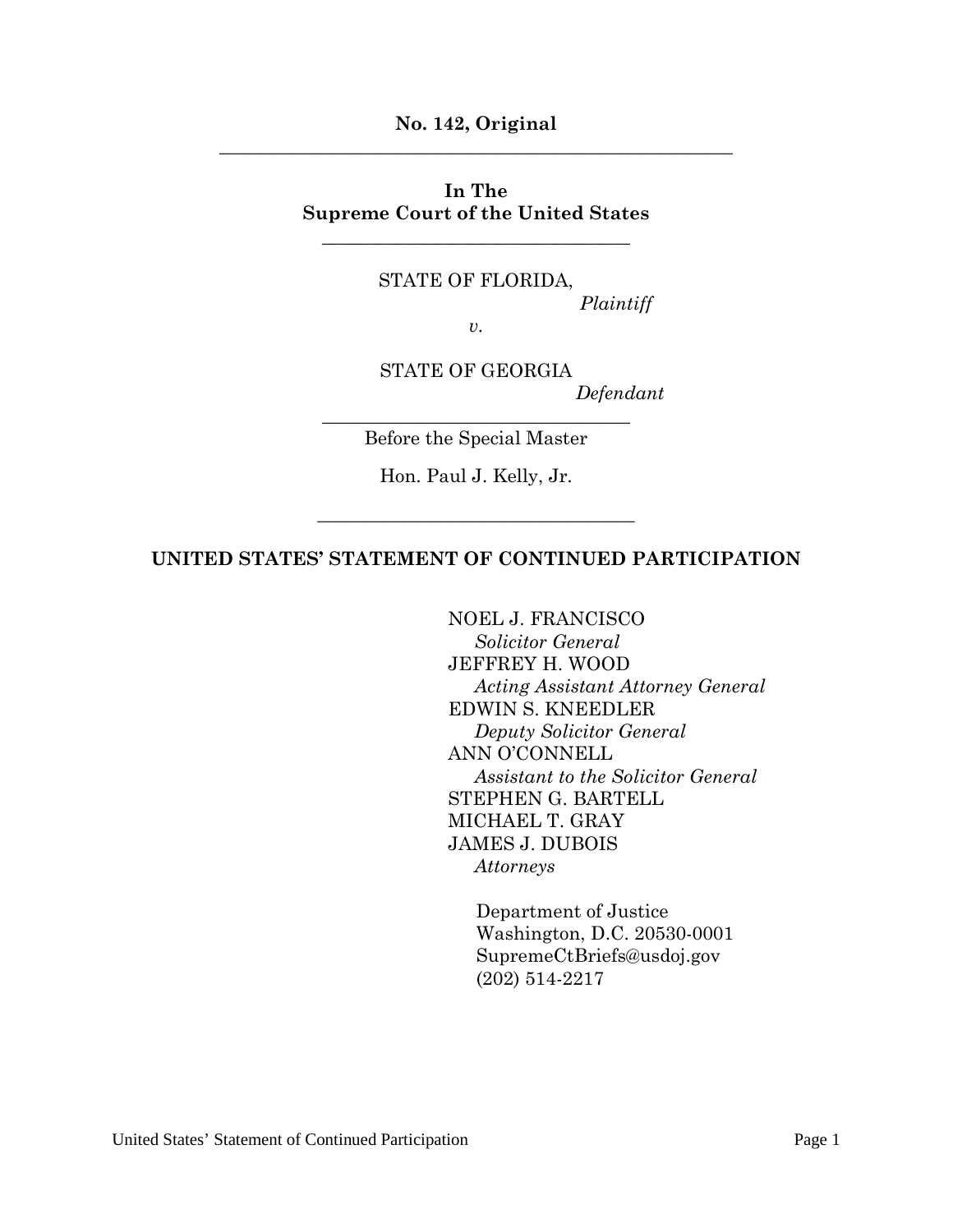The Special Master has invited the United States to indicate whether "it can or intends to provide any further information that would bear on any of the issues identified by the Supreme Court on remand." At this time, the United States intends to continue its participation as *amicus curiae* in accordance with the United States' Statement of Participation, previously filed at Docket Number 35. As explained there and elsewhere, the Corps of Engineers' projects play an important role in managing the flows of the ACF Basin. The Corps operates the system of dams in the ACF Basin pursuant to a Master Water Control Manual ("Master Manual") governing all federal projects in the Basin and separate reservoir regulation manuals for each individual federal dam. In addition to operating the dams to accomplish their congressionally authorized purposes, the Corps operates the system to comply with the Endangered Species Act, 16 U.S.C. § 1531 *et seq.*, and other federal statutory requirements. In doing so, the Corps takes a proactive approach to storing water in drought operations so as to preserve for as long as possible its ability to retain enough water in the system to meet all project purposes, as well as a flow into Florida sufficient to comply with the ESA's requirements and to protect the threatened and endangered species in Florida from the effects of the drought.

The Supreme Court's opinion remanding to the Special Master largely takes the Corps' operations under the current Master Manual as a given around which the Master should attempt to form any decree, should one prove justified. The Court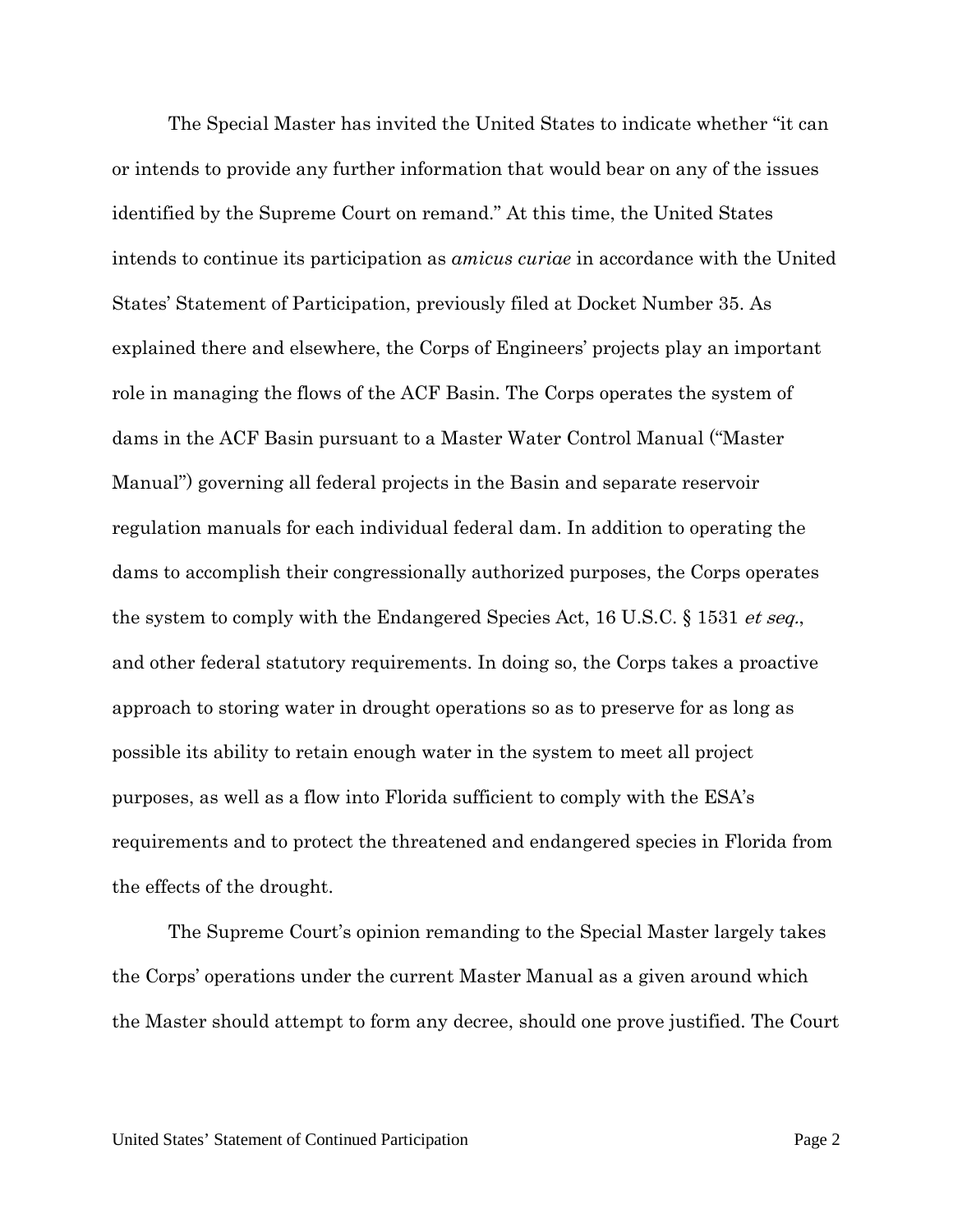structured the section of its opinion on evidentiary determinations around a list of

five questions:

*First*, has Florida suffered harm as a result of decreased water flow into the Apalachicola River? (The Special Master assumed "yes.")

*Second*, has Florida shown that Georgia, contrary to equitable principles, has taken too much water from the Flint River (the eastern branch of the Y-shaped river system)? (Again, the Special Master assumed "yes.")

*Third*, if so, has Georgia's inequitable use of Basin waters injured Florida? (The Special Master assumed "yes.")

*Fourth,* if so, would an equity-based cap on Georgia's use of the Flint River lead to a significant increase in streamflow from the Flint River into Florida's Apalachicola River (the stem of the Y)? (This is the basic question before us.)

*Fifth*, if so, would the amount of extra water that reaches the Apalachicola River significantly redress the economic and ecological harm that Florida has suffered? (This question is mostly for remand.)

*Florida v. Georgia*, 585 U.S. \_\_\_, *slip op.* at 19-29 (2018)**.** The fourth question is the

only one that might implicate the Corps, and in its discussion of that issue, the

Court assumed that the Corps would be "acting in accordance with its own revised

Master Manual," Slip Op. at 24, before concluding, based on its reading of the

record, that Florida would likely receive material amounts of water from a

consumption cap on Georgia (or, at least, more proceedings on the question are

necessary), *id.* at 24-29. Only after taking the Corps' operations as a given in its

analysis did the Court note that fashioning a decree might involve "the help of the

United States," and even that statement is tempered by the Court's observation

that the "Corps will work to accommodate any determinations or obligations the

Court sets forth if a *final decree* equitably apportioning the Basin's waters proves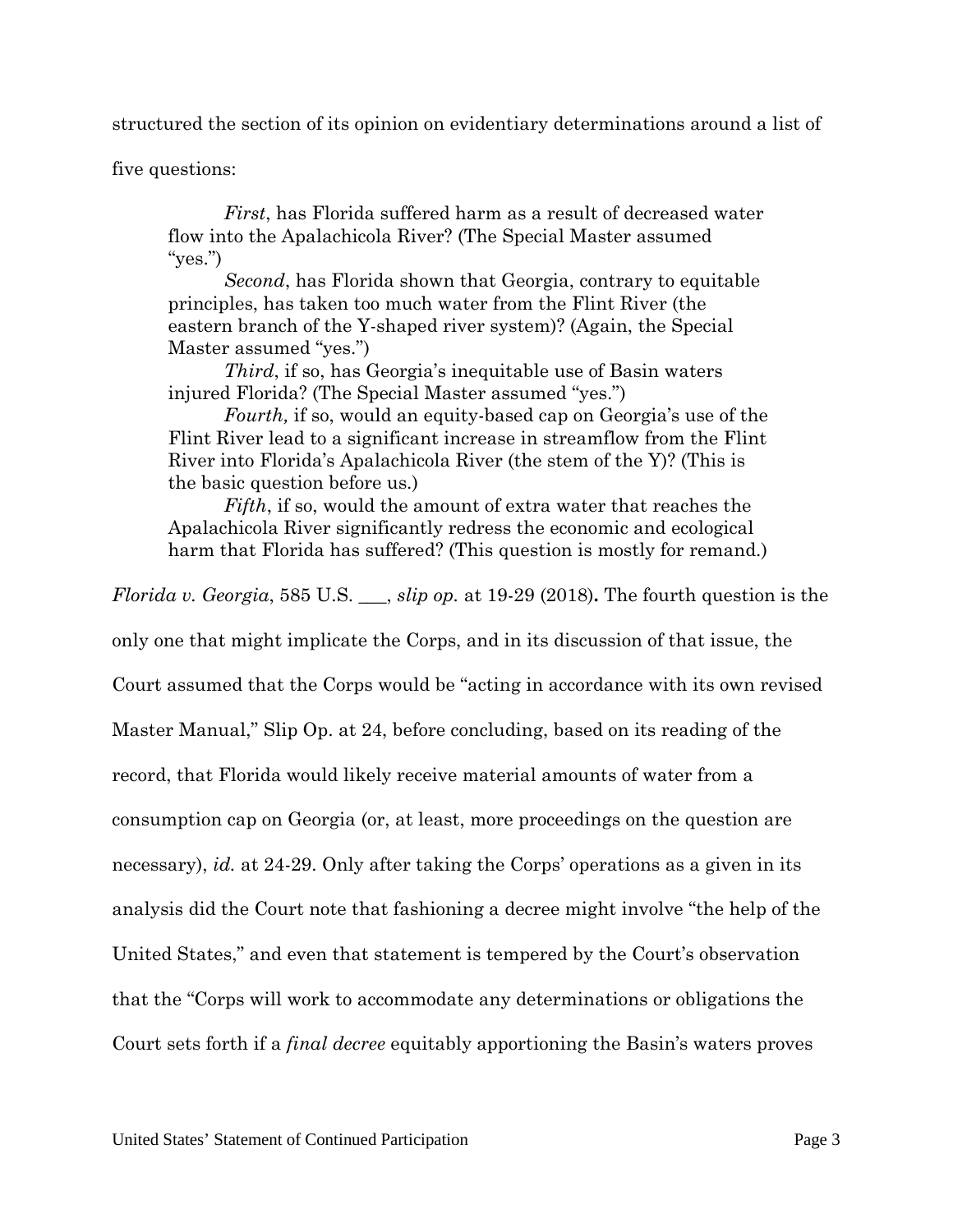justified in this case." *Florida v. Georgia*, 585 U.S. \_\_\_, *slip op.* at 34 (emphasis added).

Thus, the Court's non-exhaustive list of factual matters that may need to be resolved by the Special Master must be understood in that context. That list is as follows:

To what extent does Georgia take too much water from the Flint River? To what extent has Florida sustained injuries as a result? To what extent would a cap on Georgia's water consumption increase the amount of water that flows from the Flint River into Lake Seminole? To what extent (under the Corps' revised Master Manual or under reasonable modifications that could be made to that Manual) would additional water resulting from a cap on Georgia's water consumption result in additional streamflow in the Apalachicola River? To what extent would that additional streamflow into the Apalachicola River ameliorate Florida's injuries?

*Florida v. Georgia*, 585 U.S. \_\_\_, *slip op.* at 36**.** The United States believes that it may be possible for the Special Master to resolve all relevant factual issues on remand without further direct participation of the United States, and that the Master should structure further proceedings so as to allow it to do so. In the United States' view, most of the factual issues identified by the Court do not appear to directly implicate the interests of the United States and logically precede any questions that might implicate the United States' interests. The Special Master, the Court, and the United States would therefore benefit from the resolution of those remaining factual issues in the first instance.

The Supreme Court's aside suggesting that it may be necessary for the Special Master to consider the extent to which flow could be increased in the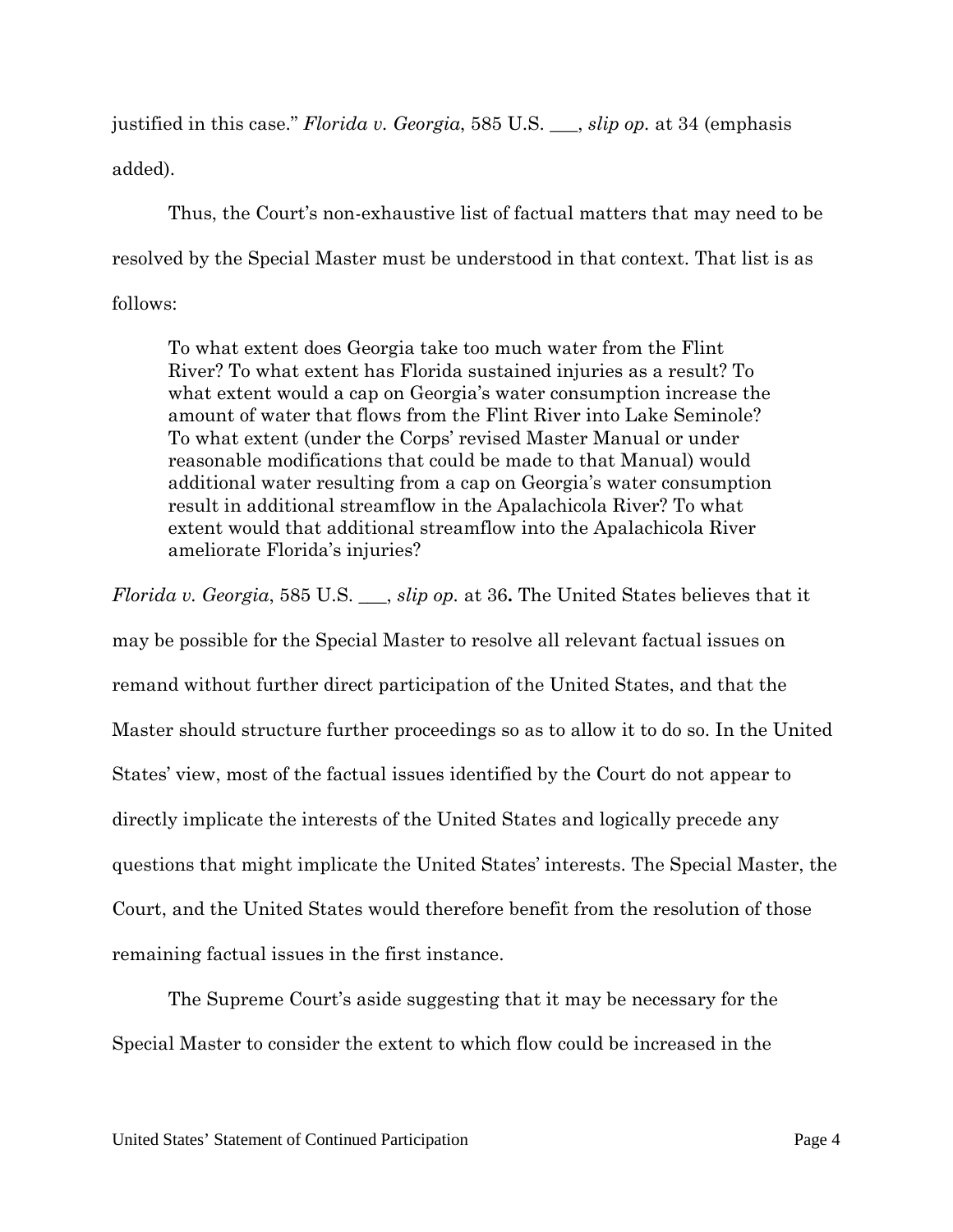Apalachicola River with "reasonable modifications" to the Corps' Master Manual is, both logically and practically, a question that should be considered only after all of the other factual matters before the Special Master are resolved. The Special Master must first solidify factual findings on the extent of Georgia's withdrawals, the extent of harm suffered by Florida, the extent a cap on Georgia's consumption would increase flows in the Flint River, the extent that increased flows in the Flint River would increase flows in the Apalachicola River without requiring changes to the Corps' operations under the current Master Manual, and the extent to which such increased flows would ameliorate Florida's injuries. For example, if the Special Master were to conclude that a cap on Georgia's consumption would not produce sufficient additional streamflow to ameliorate Florida's injuries even if all of the additional streamflow were to reach Florida at all times, it would be unnecessary to consider any possible modifications to the Master Manual. It would similarly be unnecessary to consider modifying the Master Manual if the Special Master were to conclude that a cap would produce enough additional streamflow to ameliorate Florida's injuries without any further action by the Corps.

Whether it would be possible for the Corps to implement particular, as-yetunidentified modifications to the existing Master Manual that might provide redress to Florida, and the process, review, or congressional authorization any such modifications would require, are matters bearing on obvious interests of the United States. But those questions cannot be resolved within the bounds of this proceeding. Whether a particular modification to the Master Manual is reasonable is a matter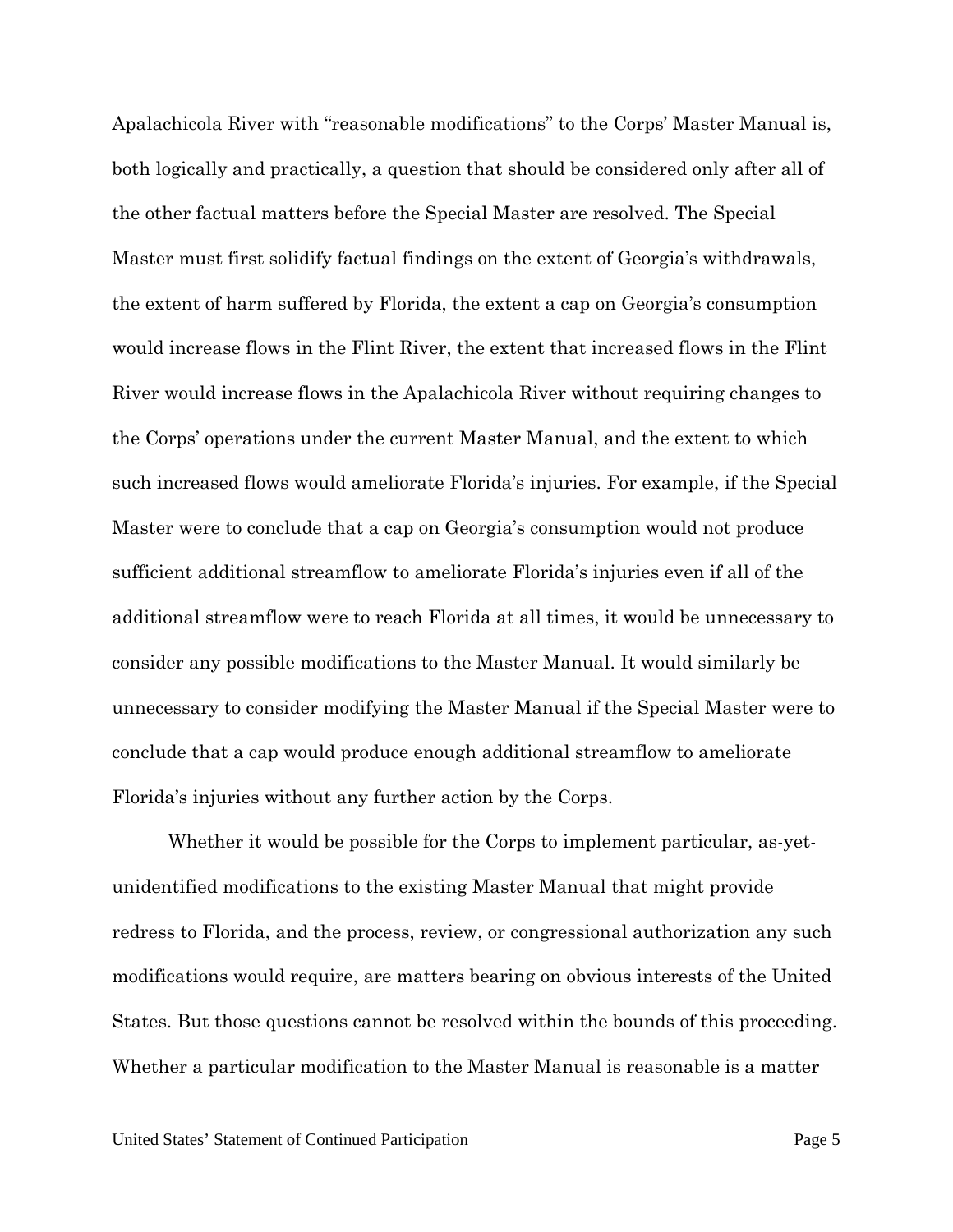within the Corps' purview in the first instance. As the Supreme Court recognized, the Corps "must take account of a variety of circumstances and statutory obligations" before making a decision to modify the Master Manual, *Florida v. Georgia*, 585 U.S. \_\_\_, *slip op.* at 35, including required public involvement, *see, e.g.*, Eng'r Reg. 1110-2-240, at 1-2 (May 30, 2016) ("[W]ater control plans for projects owned and operated by [the Corps] shall be developed in concert with all basin interests which may be impacted by or influence project regulation, and public involvement in the development or significant revision of water control plans shall be provided for as required under this regulation."); *id.* at 5-2 ("Public involvement in the development or significant revision of water control plans, as well as certain deviations from those water control plans, is required under this regulation."); *see also* 42 U.S.C. 4332 (NEPA). The Corps' statutory and regulatory obligations reinforce the Court's observation that the Corps would attempt to accommodate a *final decree* if possible. *Florida v. Georgia*, 585 U.S. \_\_\_, *slip op.* at 34. Thus, the Court's opinion contemplates not a unilateral modification of the Master Manual by a decree from the Court, but instead that the Corps will consider modifications to the Master Manual to accommodate any consumption cap encompassed in a final decree to the extent necessary to effectuate the cap.

At this time, therefore, the United States does not expect to submit, *sua sponte*, further information bearing on remand issues. The United States has not, however, had the benefit of seeing the submission of the parties on further proceedings. The United States will examine the submissions of the parties in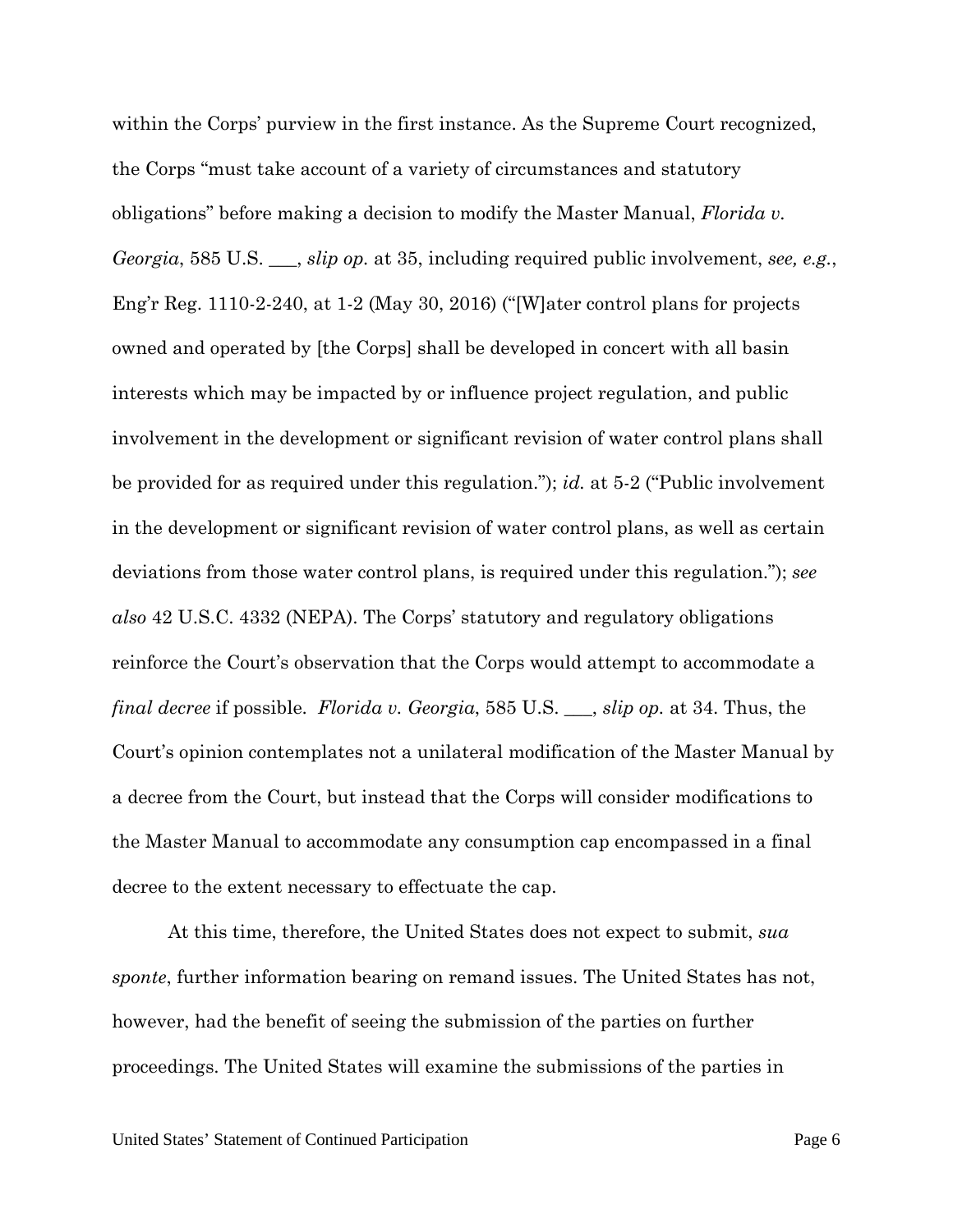response to Case Management Order 23 and will monitor all future proceedings and Case Management Orders to evaluate the specifics of its further participation as remand proceedings develop. To the extent the United States determines its participation in the briefing or arguments on motions or other proceedings is appropriate to address the interests of the United States and provide assistance to the Court, the United States anticipates participating as *amicus curiae*. *Cf.* Sup.Ct. R. 37(4).

#### **CONCLUSION**

At this time, the United States expects to monitor the remand proceedings and to participate as *amicus curiae* where necessary and appropriate to protect its interests. We do not expect federal participation to impose any undue burdens on the parties, and we are hopeful that the United States' participation will provide assistance to the Court in resolving this case.

> NOEL J. FRANCISCO *Solicitor General* JEFFREY H. WOOD *Acting Assistant Attorney General* EDWIN S. KNEEDLER *Deputy Solicitor General* ANN O'CONNELL *Assistant to the Solicitor General*

/s/Michael T. Gray MICHAEL T. GRAY, United States Department of Justice Environment & Natural Resources Division 701 San Marco Blvd. Jacksonville, FL 32207

*Attorneys for the United States of America*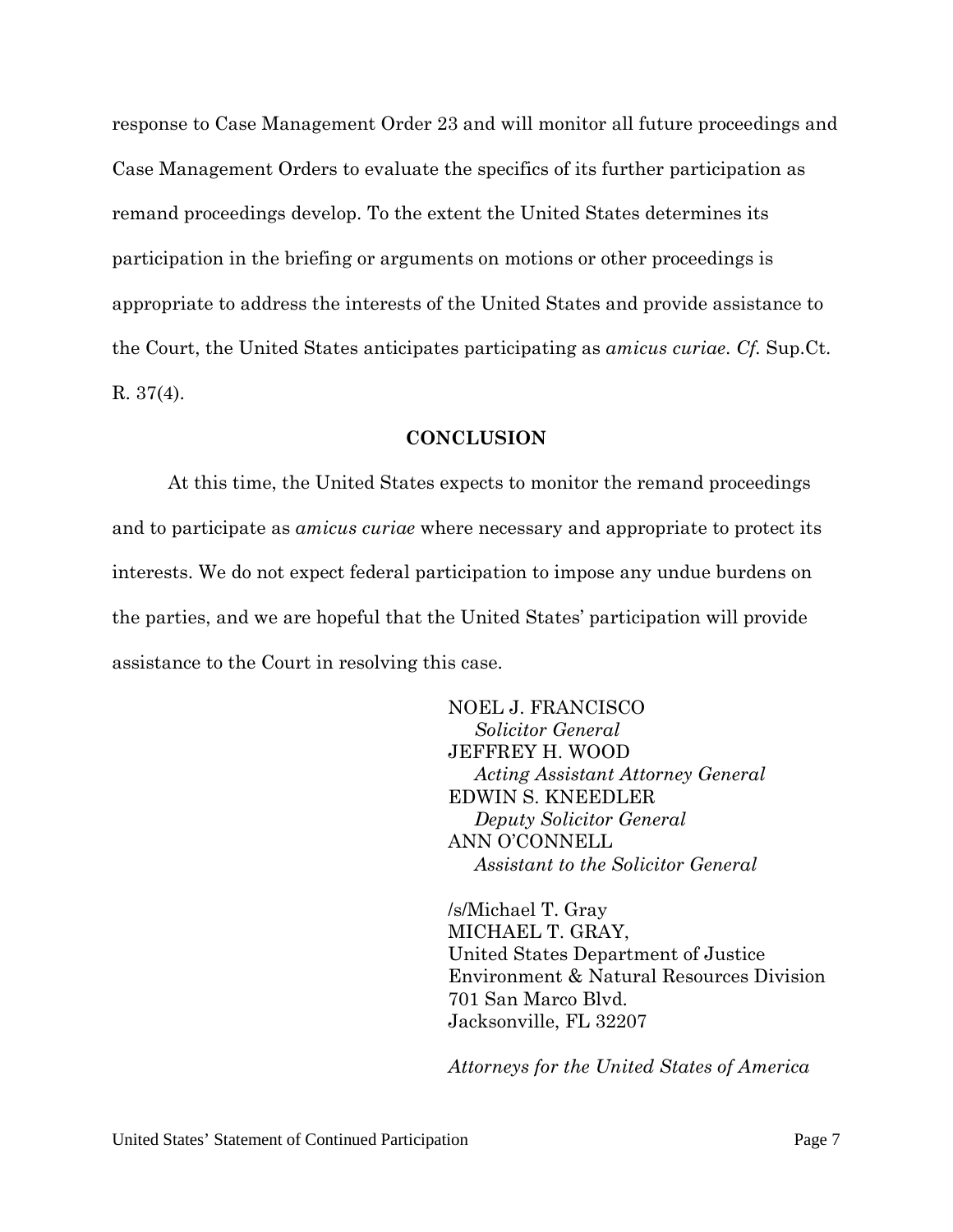**No. 142, Original**

**\_\_\_\_\_\_\_\_\_\_\_\_\_\_\_\_\_\_\_\_\_\_\_\_\_\_\_\_\_\_\_\_\_\_\_\_\_\_\_\_\_\_\_\_\_\_\_\_\_\_\_\_\_\_\_**

# **In The**

### **Supreme Court of the United States**

\_\_\_\_\_\_\_\_\_\_\_\_\_\_\_\_\_\_\_\_\_\_\_\_\_\_\_\_\_\_\_\_\_

## STATE OF FLORIDA,

*Plaintiff*

*v.*

#### STATE OF GEORGIA

*Defendant*

Before the Special Master

\_\_\_\_\_\_\_\_\_\_\_\_\_\_\_\_\_\_\_\_\_\_\_\_\_\_\_\_\_\_\_\_\_

Hon. Ralph I. Lancaster

*\_\_\_\_\_\_\_\_\_\_\_\_\_\_\_\_\_\_\_\_\_\_\_\_\_\_\_\_\_\_\_\_\_\_*

## **CERTIFICATE OF SERVICE**

This is to certify that the foregoing United States' Statement of Continued Participation has been served this 2d day of October, 2018, in the manner specified below:

| For State of Florida              | For State of Georgia                         |
|-----------------------------------|----------------------------------------------|
| By FedEx and Email:               | By FedEx and Email:<br>Craig S. Primis, P.C. |
| Gregory Garre Counsel of Record   | Counsel of Record                            |
| Latham & Watkins LLP 555 Eleventh | Kirkland & Ellis, LLP                        |
| Street, NW Suite 1000             | 655 15th St., NW                             |
| Washington, DC 20004              | Washington, D.C. 20005                       |
| T: 1.202.637.2207                 | Craig.primis@kirkland.com                    |
| gregory.garre@lw.com              |                                              |
|                                   |                                              |
|                                   |                                              |